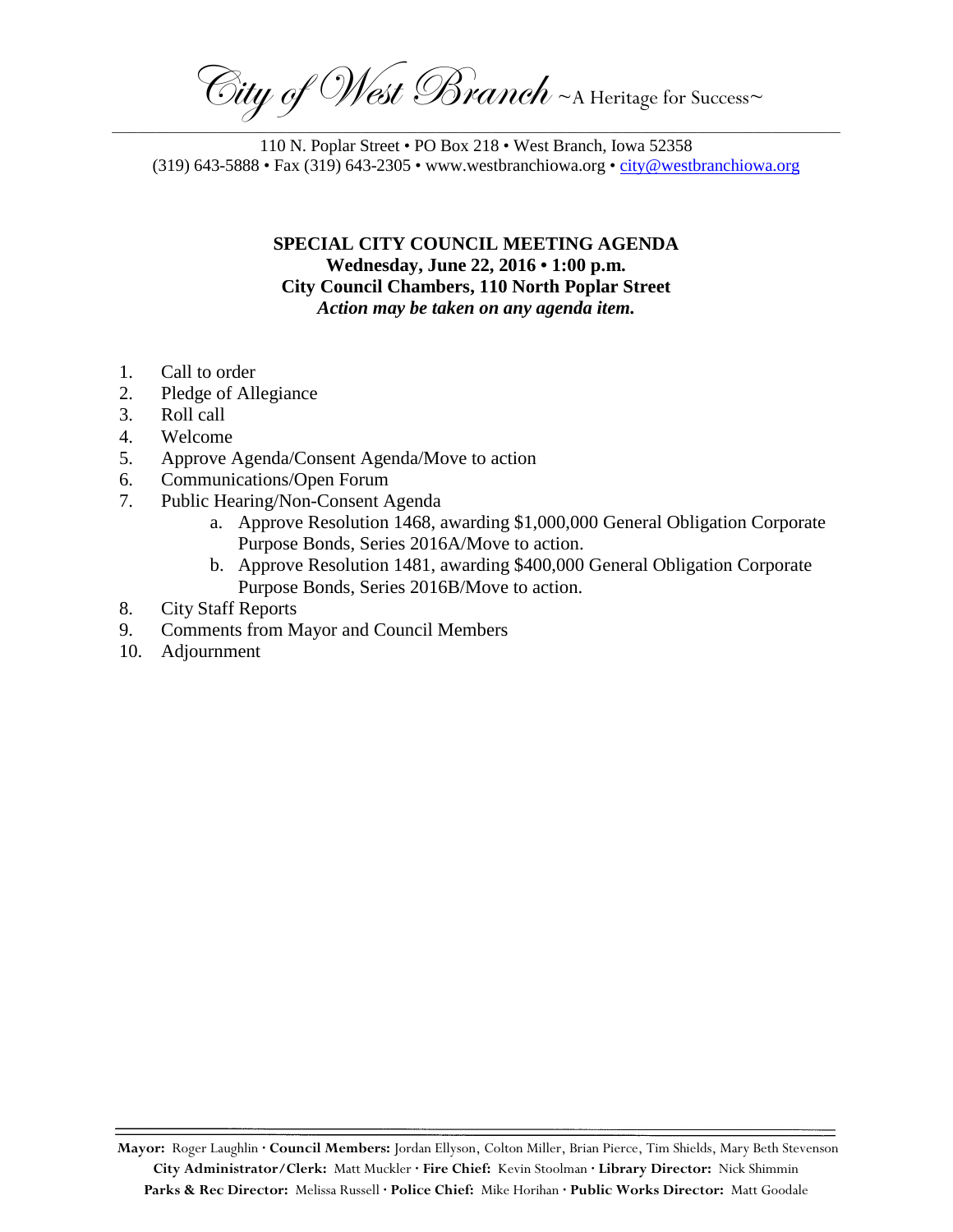MINUTES TO RECEIVE BIDS AND SELL BONDS

439235-10

West Branch, Iowa

June 22, 2016

The City Council of the West Branch, Iowa, met on June 22, 2016, at \_\_\_\_\_\_\_ o'clock p.m., at the west Branch, Iowa.

The meeting was called to order by the Mayor, and the roll was called showing the following Council Members present and absent:

Present:

Absent:  $\qquad \qquad \qquad$ 

This being the time and place fixed by the City Council for the consideration of bids for the purchase of the City's General Obligation Corporate Purpose Bonds, Series 2016A the Mayor announced that bids had been received and canvassed on behalf of the City at the time and place fixed therefore.

Whereupon, such bids were placed on file, and the substance of such bids was noted in the minutes, as follows:

Name and Address of Bidder Final Bid

(interest cost)

## **(ATTACH BID TABULATION)**

After due consideration and discussion, Council Member \_\_\_\_\_\_\_\_\_\_\_\_\_\_\_\_\_\_\_\_\_\_\_\_\_\_ introduced the resolution next hereinafter set out and moved its adoption, seconded by Council Member \_\_\_\_\_\_\_\_\_\_\_\_\_\_\_\_\_\_\_\_. The Mayor put the question upon the adoption of said resolution, and the roll being called, the following Council Members voted:

Ayes:

Nays: .

Whereupon, the Mayor declared the resolution duly adopted as hereinafter set out.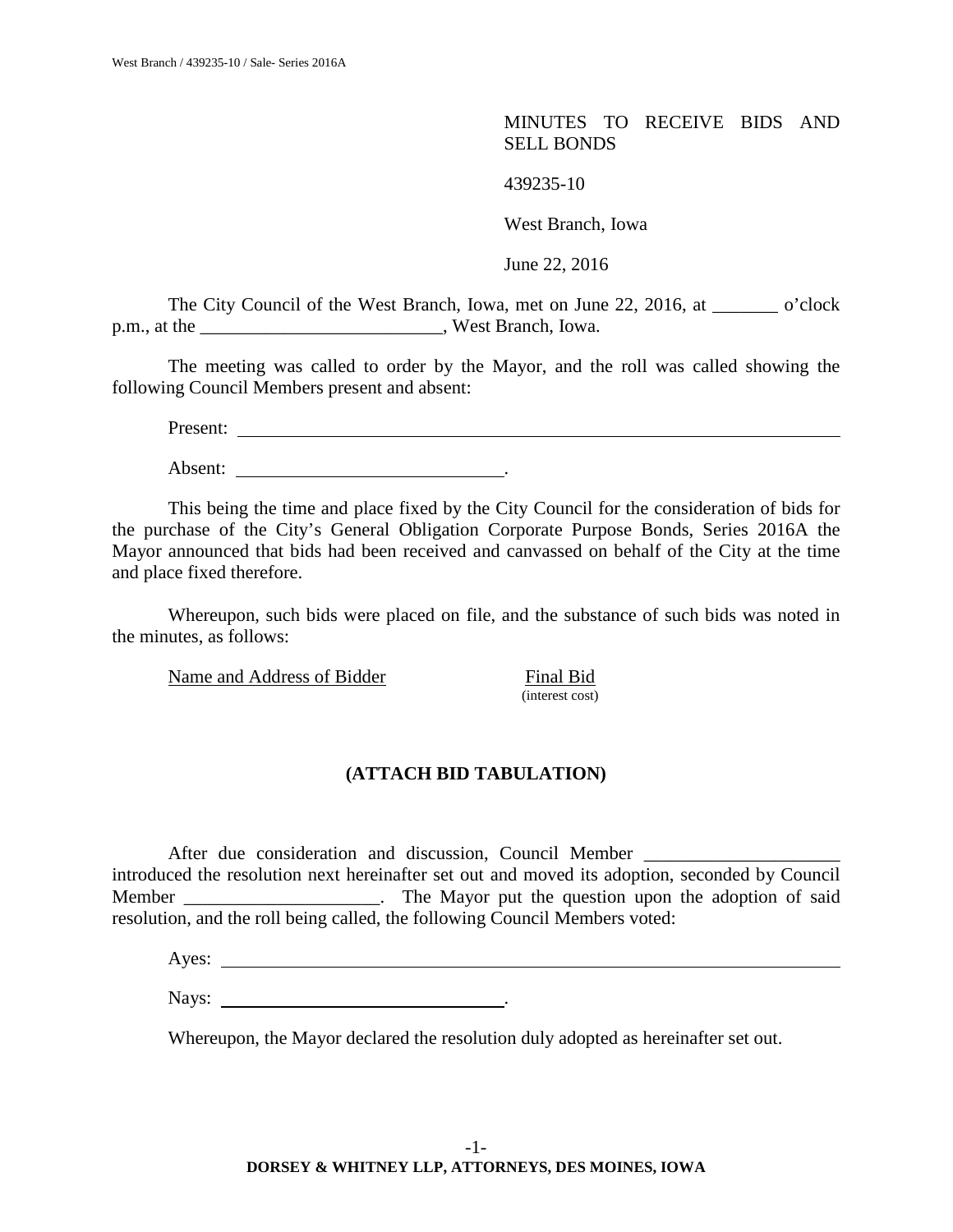#### RESOLUTION NO. 1468

### Resolution Awarding General Obligation Corporate Purpose Bonds, Series 2016A

WHEREAS, the City of West Branch (the "City"), in Cedar and Johnson Counties, State of Iowa has heretofore proposed to enter into a General Obligation Loan Agreement (the "Essential Purpose Loan Agreement") and to borrow money thereunder in a principal amount not to exceed \$500,000 for the purpose of paying the costs, to that extent, of constructing street, storm water drainage, sidewalk, water system and sanitary sewer system improvements and installing street signage and signalization (collectively, the "Essential Projects"), and has published notice of the proposed action and has held a hearing thereon on May 16, 2016; and

WHEREAS, the City has also heretofore proposed to enter into a General Obligation Loan Agreement (the "General Purpose Loan Agreement"), pursuant to the provisions of Section 384.24A of the Code of Iowa, and to borrow money thereunder in a principal amount not to exceed \$400,000 for the purpose of paying the costs, to that extent, of land acquisition and site preparation for economic development and in-fill redevelopment projects (the "General Purpose Project"), and in lieu of calling an election upon such proposal, has published notice of the proposed action and has held a hearing thereon, and as of May 16, 2016, no petition had been filed with the City asking that the question of entering into the General Purpose Loan Agreement be submitted to the registered voters of the City; and

WHEREAS, pursuant to the provisions of Section 384.24A of the Code of Iowa, the City also heretofore proposed to enter into a loan agreement (the "Park Project Loan Agreement") and to borrow money thereunder in an amount not exceeding \$4,000,000 to provide funds to pay the cost, to that extent, of undertaking the West Branch Park Improvements Project, including ball diamonds; volleyball courts; lighting improvements; playground equipment; concessions, restroom and shelter facilities; recreation trails; landscaping; parking lots; and the installation of related public infrastructure improvements, and pursuant to law and duly published notice, has held a successful election on said proposal on November 3, 2016; and

WHEREAS, pursuant to law and the successful election on the Park Project Loan Agreement, the City now intends to use a portion of its borrowing authority thereunder to enter into an initial loan agreement (the "Initial Park Project Loan Agreement") and to borrow money thereunder in a principal amount not to exceed \$500,000 to pay the cost, to that extent, of funding the initial costs of the West Branch Park Improvement Project (the "Park Project") (collectively hereinafter the Essential Purpose Projects, the General Purpose Project and the Park Project are referred to as the "Projects"); and

WHEREAS, the City retains the right to enter into the Park Project Loan Agreement, or derivatives thereof, and to thereby exercise its remaining authority to borrow up to \$3,500,000 thereunder in the future; and

WHEREAS, pursuant to Section 384.28 of the Code of Iowa, the City Council has combined the Essential Purpose Loan Agreement, the General Purpose Loan Agreement and the Initial Park Project Loan Agreement into a single loan agreement (the "Loan Agreement"); and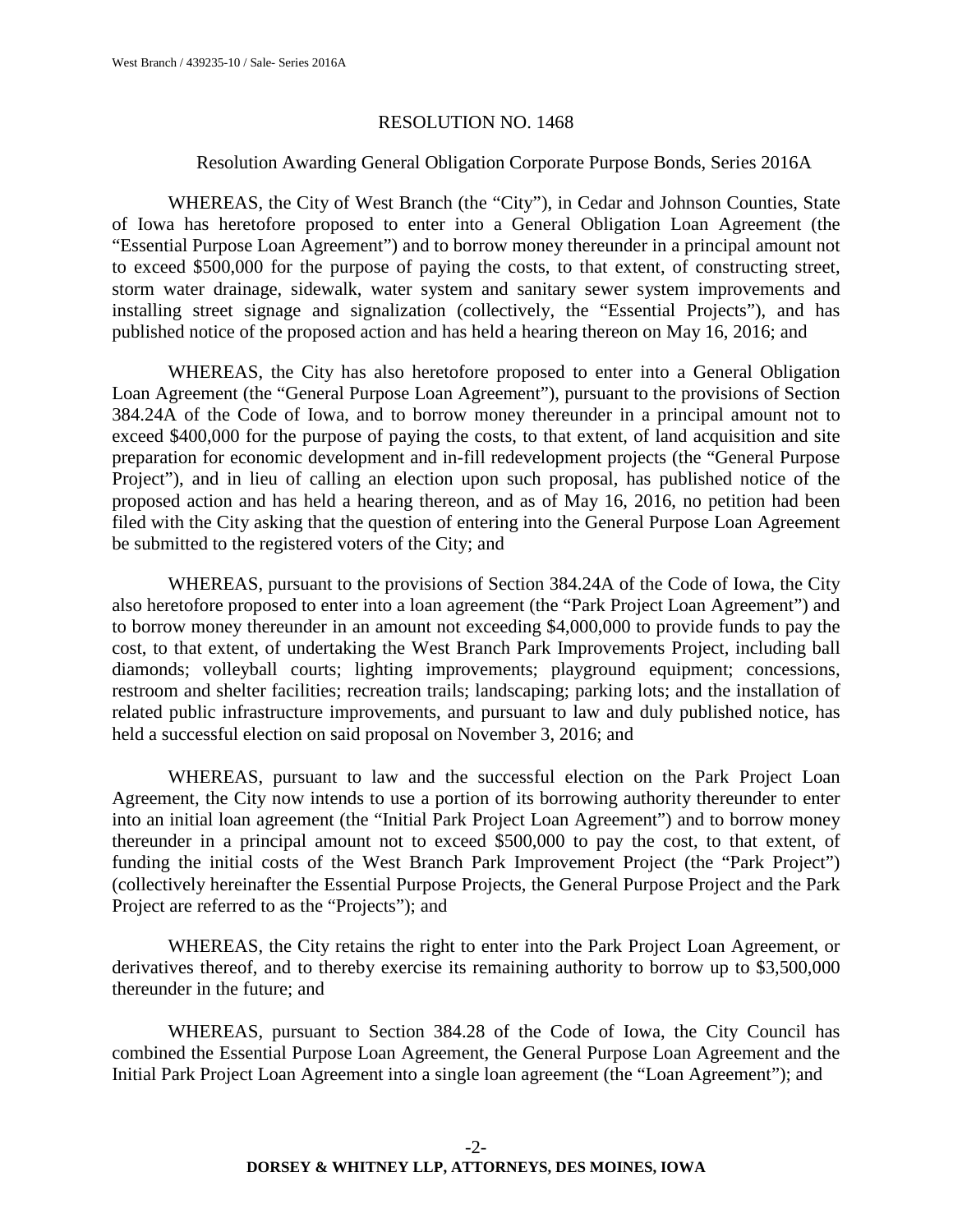WHEREAS, it is necessary to divide the City's authority under the Loan Agreement into two separate series of bonds, General Obligation Corporate Purpose Bonds, Series 2016A (the "2016A Bonds") in the approximate principal amount of \$1,000,000, and Taxable General Obligation Urban Renewal Bonds, Series 2016B (the "2016B Bonds") in the approximate principal amount of \$400,000, each to be issued under its own respective loan agreement (respectively the "2016A Loan Agreement" and the "2016B Loan Agreement"); and

WHEREAS, a Preliminary Official Statement (the "P.O.S.") has been prepared to facilitate the sale of the 2016A Bonds and the 2016B Bonds, and the City Council has made provision for the approval of the P.O.S. and has authorized its use by Speer Financial, Inc. (the "Financial Advisor"); and

WHEREAS, pursuant to advertisement of sale, bids for the purchase of the 2016A Bonds to be issued in evidence of the City's obligation under the Loan Agreement were received and canvassed on behalf of the City and the substance of such bids noted in the minutes; and

WHEREAS, upon final consideration of all bids, the bid of \_\_\_\_\_\_\_\_\_\_\_\_\_\_\_\_\_\_\_\_\_\_\_ \_\_\_\_\_\_\_\_\_\_\_\_, \_\_\_\_\_\_\_\_\_\_\_\_\_\_\_ (the "Purchaser"), is the best, such bid proposing the lowest interest cost to the City for the 2016A Bonds;

NOW, THEREFORE, Be It Resolved by the City Council of the City of West Branch, Iowa, as follows:

Section 1. The bid of the Purchaser referred to in the preamble is hereby accepted, and the 2016A Bonds are hereby awarded to the Purchaser at the price specified in such bid, together with accrued interest.

Section 2. The form of agreement of sale/Official Bid Form (the "Sale Agreement") for the 2016A Bonds is hereby approved, and the Mayor and City Clerk are hereby authorized to execute the Sale Agreement for and on behalf of the City.

Section 3. The City shall enter into the 2016A Loan Agreement with the Purchaser in substantially the form as will be placed on file with the City Council, providing for a loan to the City in the principal amount of \$1,000,000 for the purpose or purposes set forth in the preamble hereof.

Section 4. Further action with respect to the approval of the 2016A Loan Agreement and the issuance of the Bonds is hereby adjourned to the City Council meeting to be held on June 27, 2016.

Section 5. All resolutions or parts thereof in conflict herewith are hereby repealed to the extent of such conflict.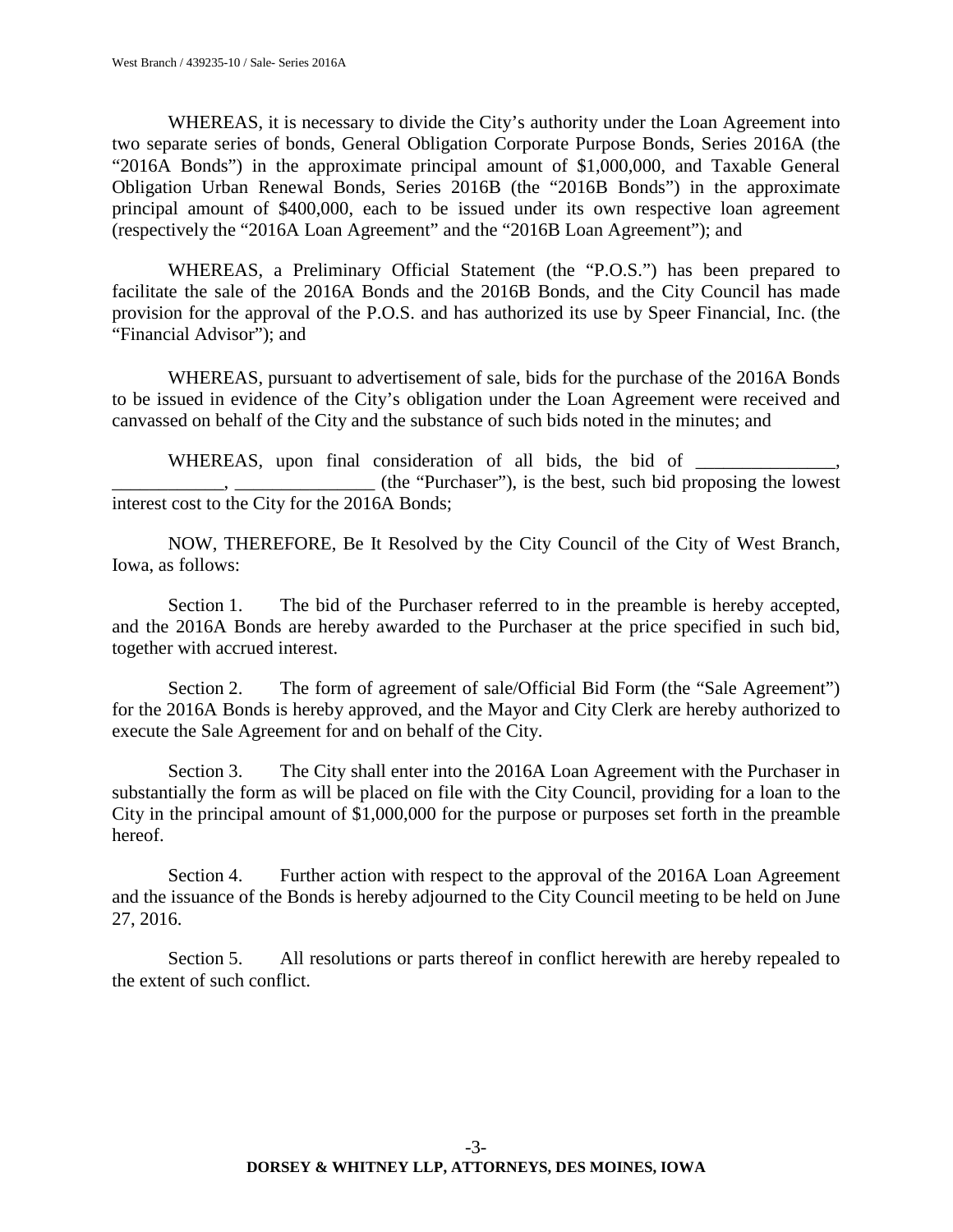Section 6. This resolution shall be in full force and effect immediately upon its adoption and approval, as provided by law.

Passed and approved June 22, 2016.

Mayor

Attest: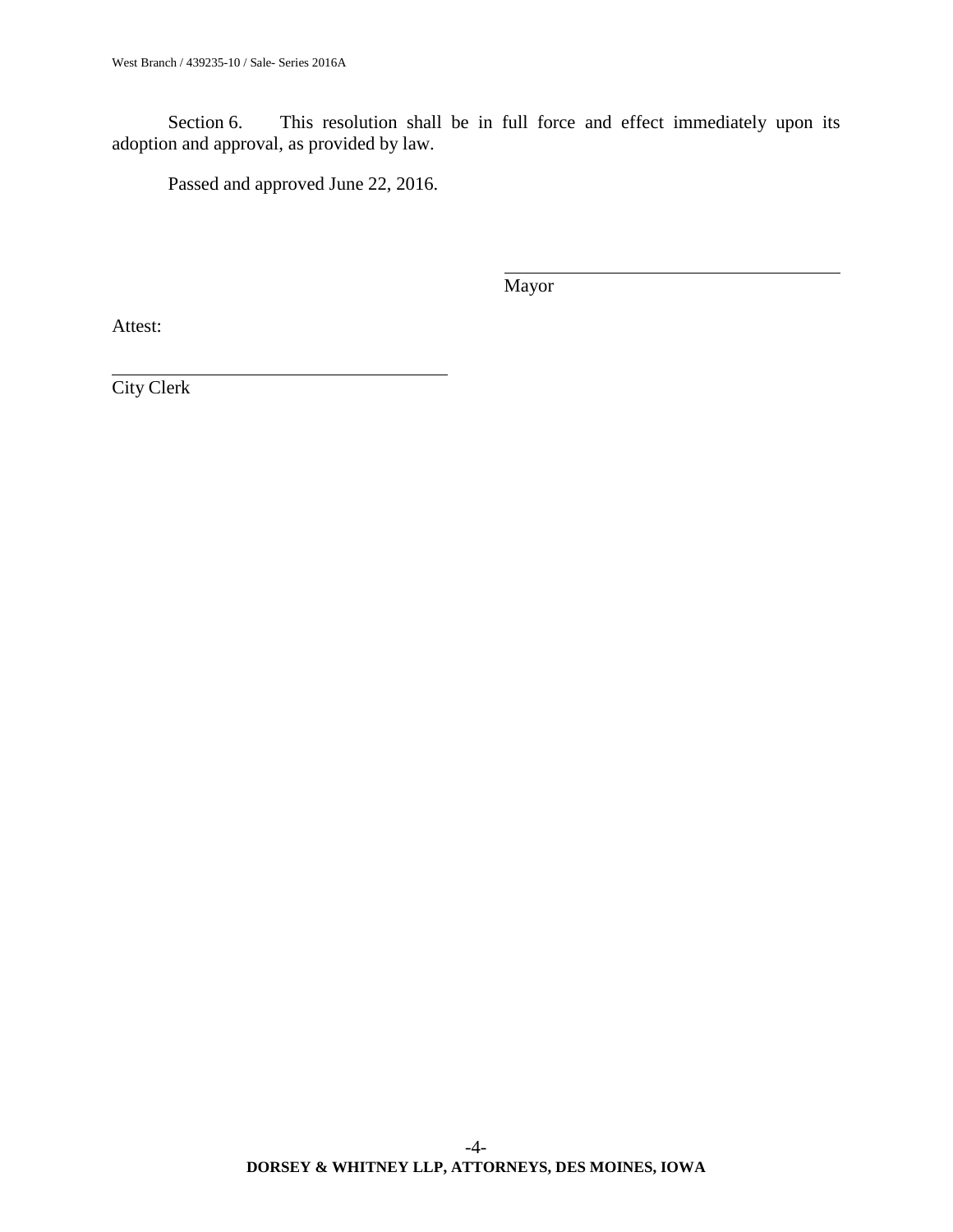• • • •

Upon motion and vote, the meeting was adjourned.

Mayor

Attest: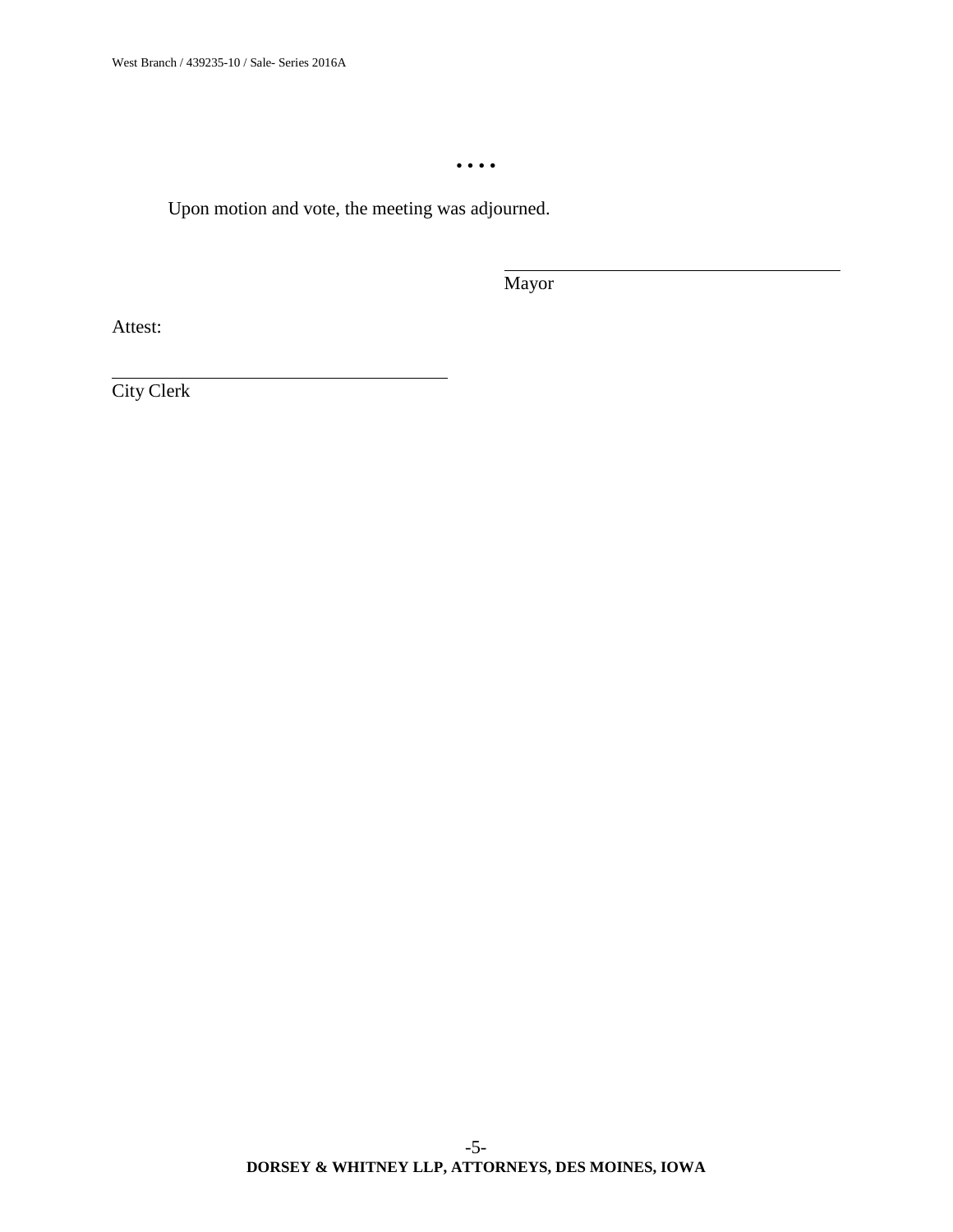# **ATTESTATION CERTIFICATE:**

## STATE OF IOWA COUNTIES OF CEDAR AND JOHNSON SS: CITY OF WEST BRANCH

I, the undersigned, City Clerk of the City of West Branch, do hereby certify that as such City Clerk I have in my possession or have access to the complete corporate records of the City and of its Council and officers and that I have carefully compared the transcript hereto attached with those corporate records and that the transcript hereto attached is a true, correct and complete copy of all the corporate records in relation to the sale of General Obligation Corporate Purpose Bonds, Series 2016A of the City evidencing the City's obligation under a certain Loan Agreement and that the transcript hereto attached contains a true, correct and complete statement of all the measures adopted and proceedings, acts and things had, done and performed up to the present time with respect thereto.

WITNESS MY HAND this \_\_\_\_ day of \_\_\_\_\_\_\_\_\_, 2016.

City Clerk

**(Attach here a copy of the bid of the successful bidder.)**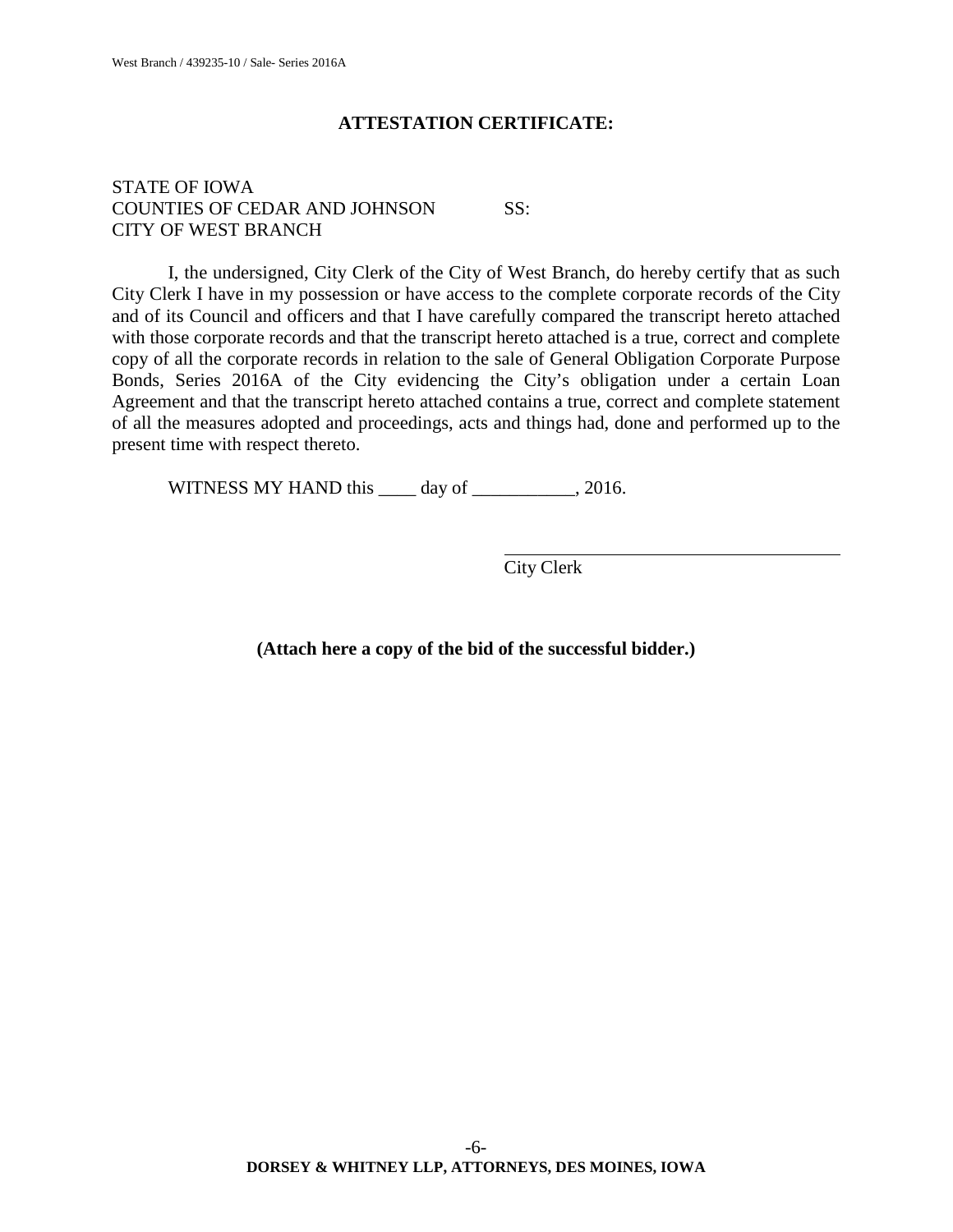

June 17, 2016

Matt Muckler City Administrator/City Hall West Branch, Iowa **Via Email**

# Re: General Obligation Corporate Purpose Bonds, Series 2016A Our File No. 439235-10

Dear Matt:

We have prepared and attach the necessary proceedings to be used at next week's Council meeting to report the bids received and to adopt the resolution approving the sale of General Obligation Corporate Purpose Bonds, Series 2016A to the best bidder.

The attached resolution must be completed with the name of the purchaser, and Speer Financial, Inc. will tabulate the bid results and provide that name to you.

The proceedings attached include the following items:

1. Resolution awarding the sale of the Bonds and providing for the adjournment of action on the Loan Agreement to June 27, 2016 for adoption of the issuance resolution.

2. Attestation Certificate with respect to the validity of the transcript.

As these proceedings are completed, please return one fully executed copy to our office.

If you have any questions, please contact Emily Hammond or me.

Best regards,

John P. Danos

**Attachments** 

cc: Maggie Burger Diana VanVleet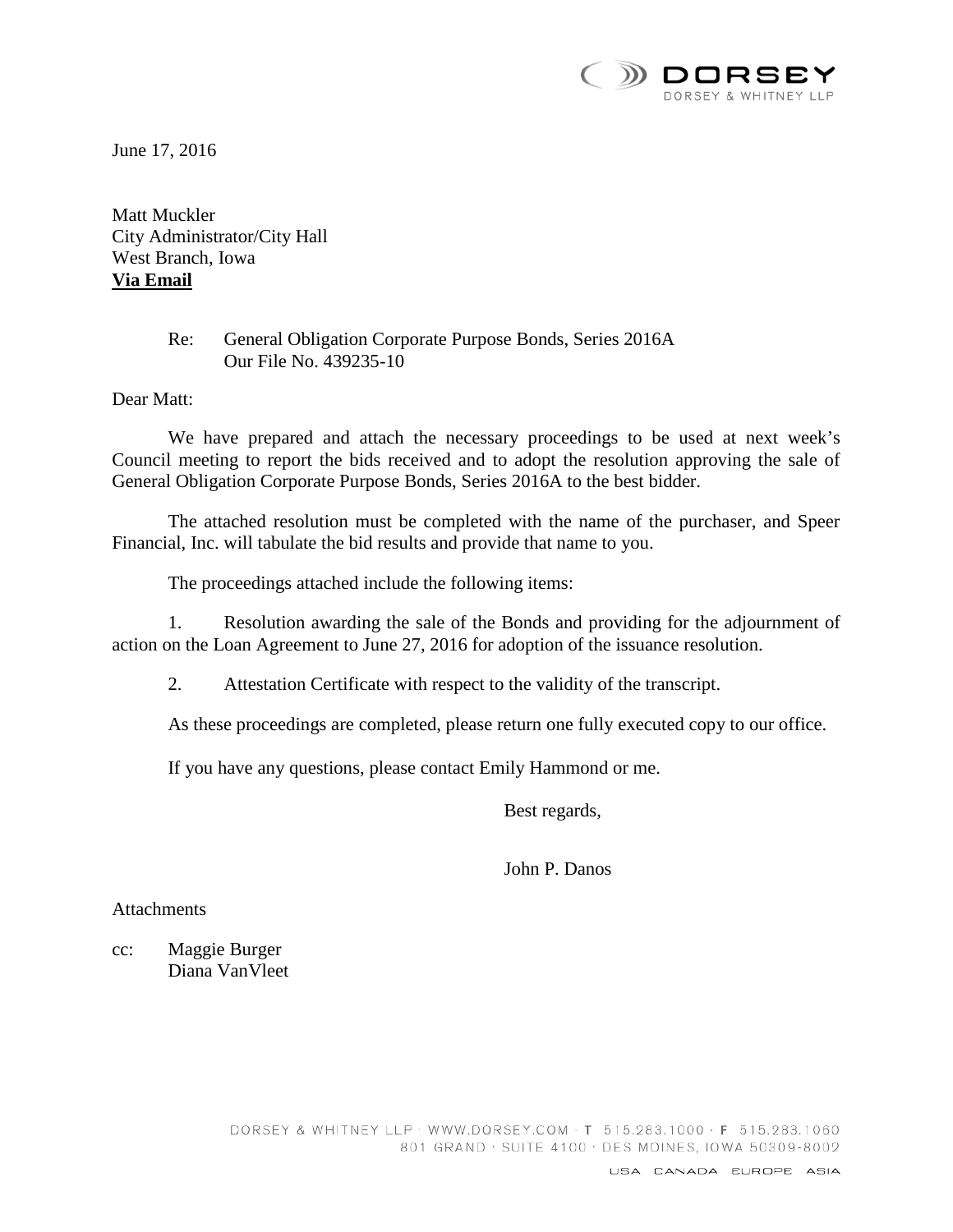MINUTES TO RECEIVE BIDS AND SELL BONDS

439235-10

West Branch, Iowa

June 22, 2016

The City Council of the West Branch, Iowa, met on June 22, 2016, at \_\_\_\_\_\_\_ o'clock p.m., at the west Branch, Iowa.

The meeting was called to order by the Mayor, and the roll was called showing the following Council Members present and absent:

Present:

Absent:  $\qquad \qquad \qquad$ 

This being the time and place fixed by the City Council for the consideration of bids for the purchase of the City's Taxable General Obligation Urban Renewal Bonds, Series 2016B the Mayor announced that bids had been received and canvassed on behalf of the City at the time and place fixed therefore.

Whereupon, such bids were placed on file, and the substance of such bids was noted in the minutes, as follows:

Name and Address of Bidder Final Bid

(interest cost)

## **(ATTACH BID TABULATION)**

After due consideration and discussion, Council Member \_\_\_\_\_\_\_\_\_\_\_\_\_\_\_\_\_\_\_\_\_\_\_\_\_\_ introduced the resolution next hereinafter set out and moved its adoption, seconded by Council Member \_\_\_\_\_\_\_\_\_\_\_\_\_\_\_\_\_\_\_\_. The Mayor put the question upon the adoption of said resolution, and the roll being called, the following Council Members voted:

Ayes:

Nays: .

Whereupon, the Mayor declared the resolution duly adopted as hereinafter set out.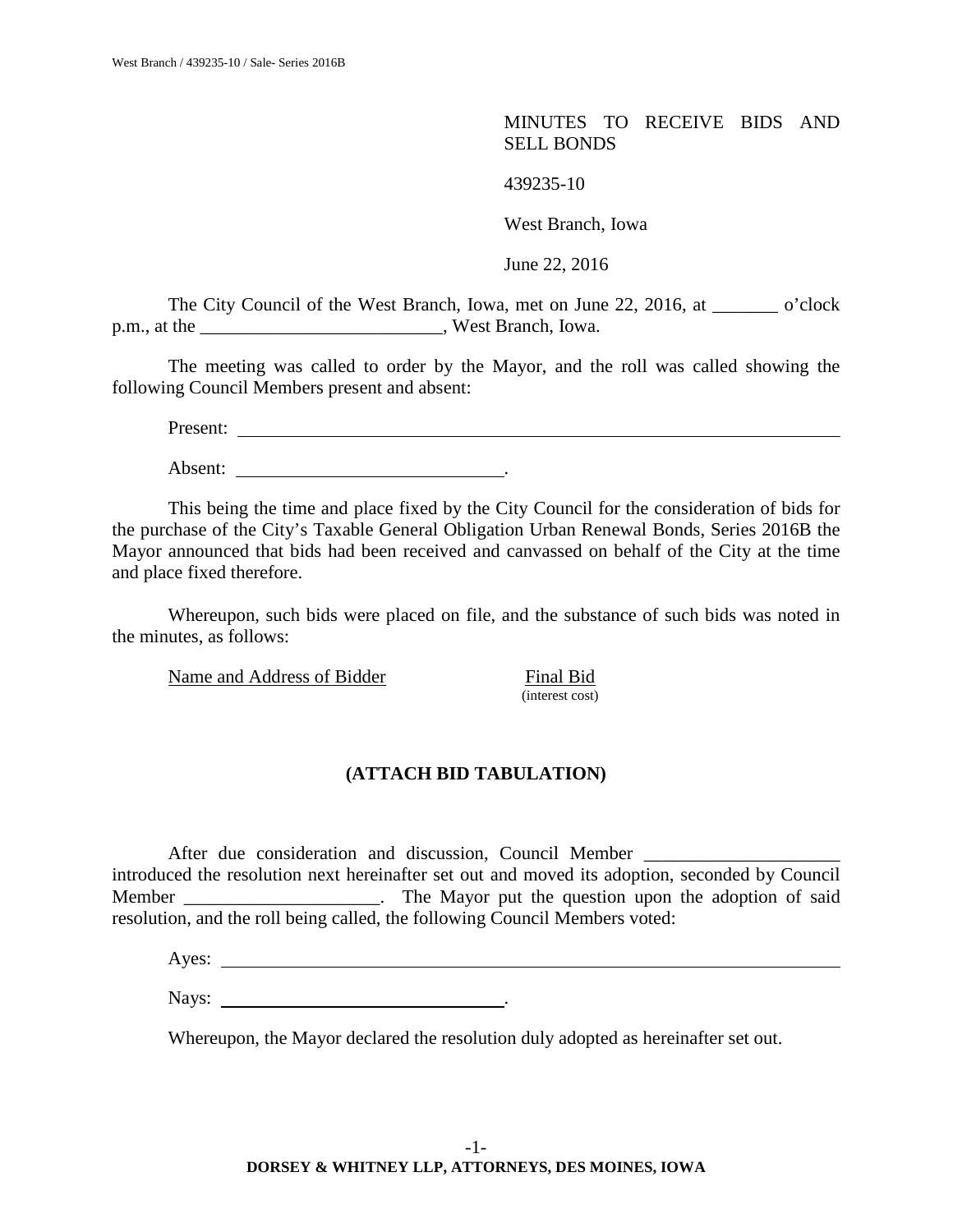#### RESOLUTION NO. 1481

### Resolution Awarding Taxable General Obligation Urban Renewal Bonds, Series 2016B

WHEREAS, the City of West Branch (the "City"), in Cedar and Johnson Counties, State of Iowa has heretofore proposed to enter into a General Obligation Loan Agreement (the "Essential Purpose Loan Agreement") and to borrow money thereunder in a principal amount not to exceed \$500,000 for the purpose of paying the costs, to that extent, of constructing street, storm water drainage, sidewalk, water system and sanitary sewer system improvements and installing street signage and signalization (collectively, the "Essential Projects"), and has published notice of the proposed action and has held a hearing thereon on May 16, 2016; and

WHEREAS, the City has also heretofore proposed to enter into a General Obligation Loan Agreement (the "General Purpose Loan Agreement"), pursuant to the provisions of Section 384.24A of the Code of Iowa, and to borrow money thereunder in a principal amount not to exceed \$400,000 for the purpose of paying the costs, to that extent, of land acquisition and site preparation for economic development and in-fill redevelopment projects (the "General Purpose Project"), and in lieu of calling an election upon such proposal, has published notice of the proposed action and has held a hearing thereon, and as of May 16, 2016, no petition had been filed with the City asking that the question of entering into the General Purpose Loan Agreement be submitted to the registered voters of the City; and

WHEREAS, pursuant to the provisions of Section 384.24A of the Code of Iowa, the City also heretofore proposed to enter into a loan agreement (the "Park Project Loan Agreement") and to borrow money thereunder in an amount not exceeding \$4,000,000 to provide funds to pay the cost, to that extent, of undertaking the West Branch Park Improvements Project, including ball diamonds; volleyball courts; lighting improvements; playground equipment; concessions, restroom and shelter facilities; recreation trails; landscaping; parking lots; and the installation of related public infrastructure improvements, and pursuant to law and duly published notice, has held a successful election on said proposal on November 3, 2016; and

WHEREAS, pursuant to law and the successful election on the Park Project Loan Agreement, the City now intends to use a portion of its borrowing authority thereunder to enter into an initial loan agreement (the "Initial Park Project Loan Agreement") and to borrow money thereunder in a principal amount not to exceed \$500,000 to pay the cost, to that extent, of funding the initial costs of the West Branch Park Improvement Project (the "Park Project") (collectively hereinafter the Essential Purpose Projects, the General Purpose Project and the Park Project are referred to as the "Projects"); and

WHEREAS, the City retains the right to enter into the Park Project Loan Agreement, or derivatives thereof, and to thereby exercise its remaining authority to borrow up to \$3,500,000 thereunder in the future; and

WHEREAS, pursuant to Section 384.28 of the Code of Iowa, the City Council has combined the Essential Purpose Loan Agreement, the General Purpose Loan Agreement and the Initial Park Project Loan Agreement into a single loan agreement (the "Loan Agreement"); and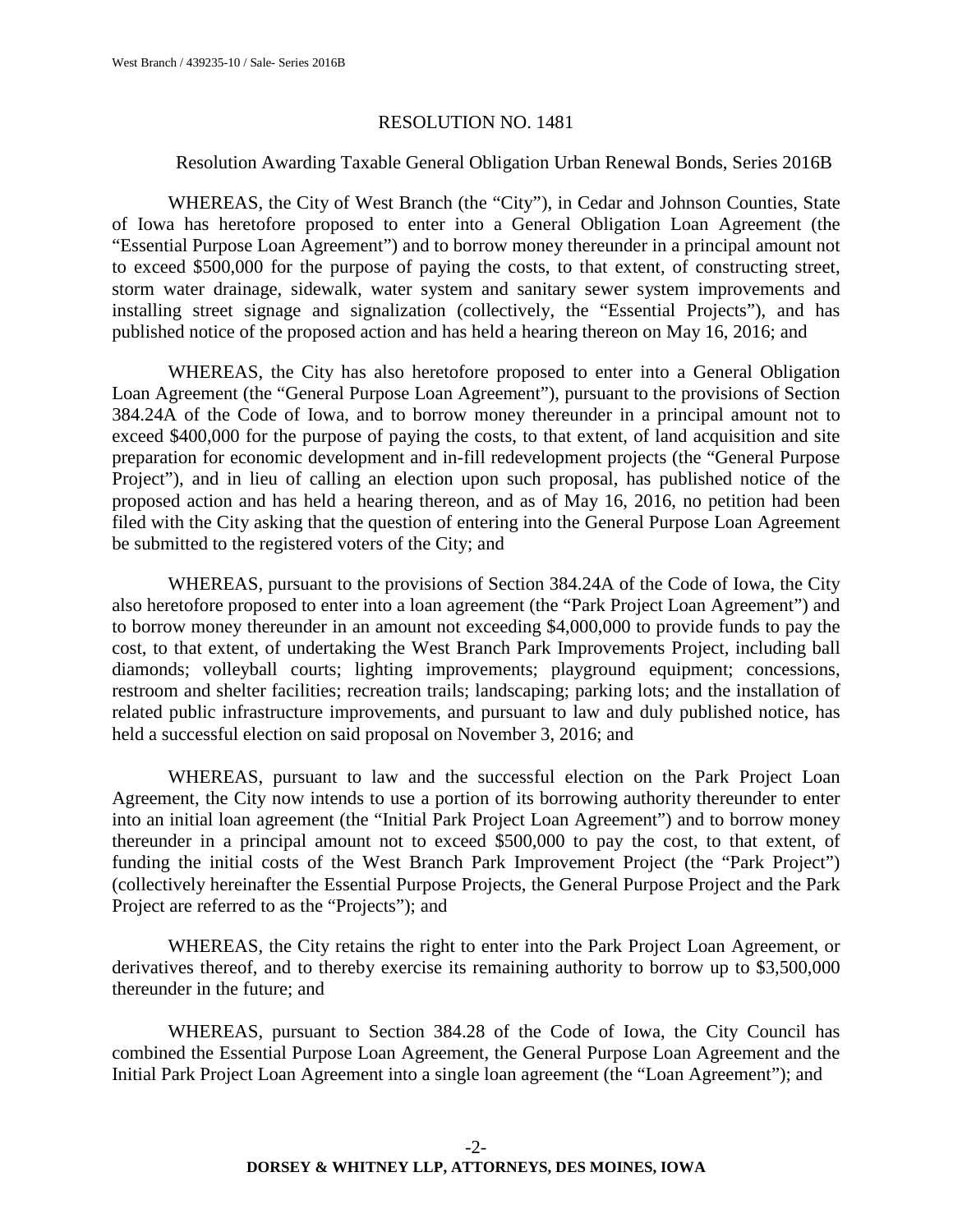WHEREAS, it is necessary to divide the City's authority under the Loan Agreement into two separate series of bonds, General Obligation Corporate Purpose Bonds, Series 2016A (the "2016A Bonds") in the approximate principal amount of \$1,000,000, and Taxable General Obligation Urban Renewal Bonds, Series 2016B (the "2016B Bonds") in the approximate principal amount of \$400,000, each to be issued under its own respective loan agreement (respectively the "2016B Loan Agreement" and the "2016A Loan Agreement"); and

WHEREAS, a Preliminary Official Statement (the "P.O.S.") has been prepared to facilitate the sale of the 2016A Bonds and the 2016B Bonds, and the City Council has made provision for the approval of the P.O.S. and has authorized its use by Speer Financial, Inc. (the "Financial Advisor"); and

WHEREAS, pursuant to advertisement of sale, bids for the purchase of the 2016B Bonds to be issued in evidence of the City's obligation under the Loan Agreement were received and canvassed on behalf of the City and the substance of such bids noted in the minutes; and

WHEREAS, upon final consideration of all bids, the bid of \_\_\_\_\_\_\_\_\_\_\_\_\_\_\_\_\_\_\_\_\_\_\_

\_\_\_\_\_\_\_\_\_\_\_\_, \_\_\_\_\_\_\_\_\_\_\_\_\_\_\_ (the "Purchaser"), is the best, such bid proposing the lowest interest cost to the City for the 2016B Bonds;

NOW, THEREFORE, Be It Resolved by the City Council of the City of West Branch, Iowa, as follows:

Section 1. The bid of the Purchaser referred to in the preamble is hereby accepted, and the 2016B Bonds are hereby awarded to the Purchaser at the price specified in such bid, together with accrued interest.

Section 2. The form of agreement of sale/Official Bid Form (the "Sale Agreement") for the 2016B Bonds is hereby approved, and the Mayor and City Clerk are hereby authorized to execute the Sale Agreement for and on behalf of the City.

Section 3. The City shall enter into the 2016B Loan Agreement with the Purchaser in substantially the form as will be placed on file with the City Council, providing for a loan to the City in the principal amount of \$400,000 for the General Purpose Project set forth in the preamble hereof.

Section 4. Further action with respect to the approval of the 2016B Loan Agreement and the issuance of the Bonds is hereby adjourned to the City Council meeting to be held on June 27, 2016.

Section 5. All resolutions or parts thereof in conflict herewith are hereby repealed to the extent of such conflict.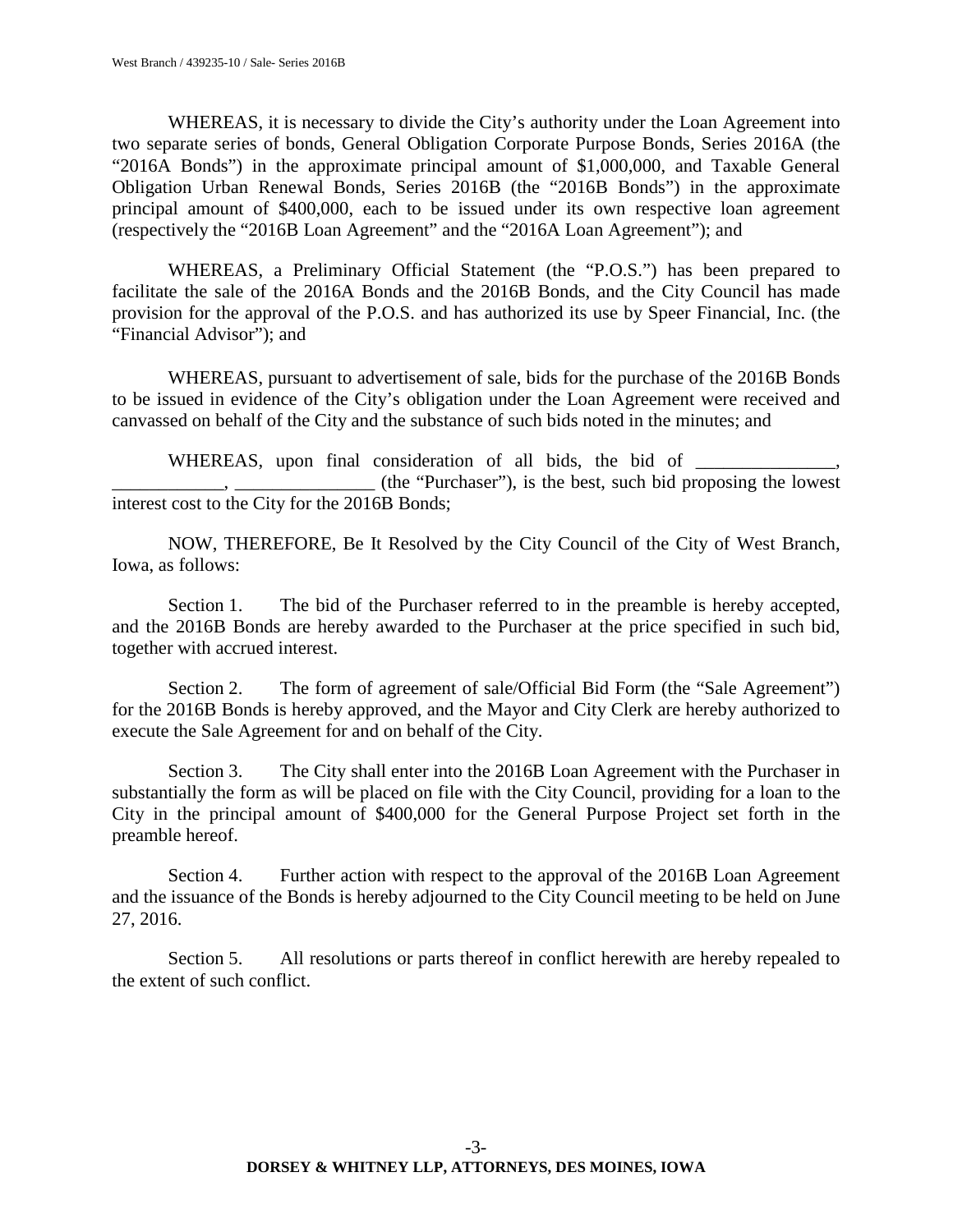Section 6. This resolution shall be in full force and effect immediately upon its adoption and approval, as provided by law.

Passed and approved June 22, 2016.

Mayor

Attest: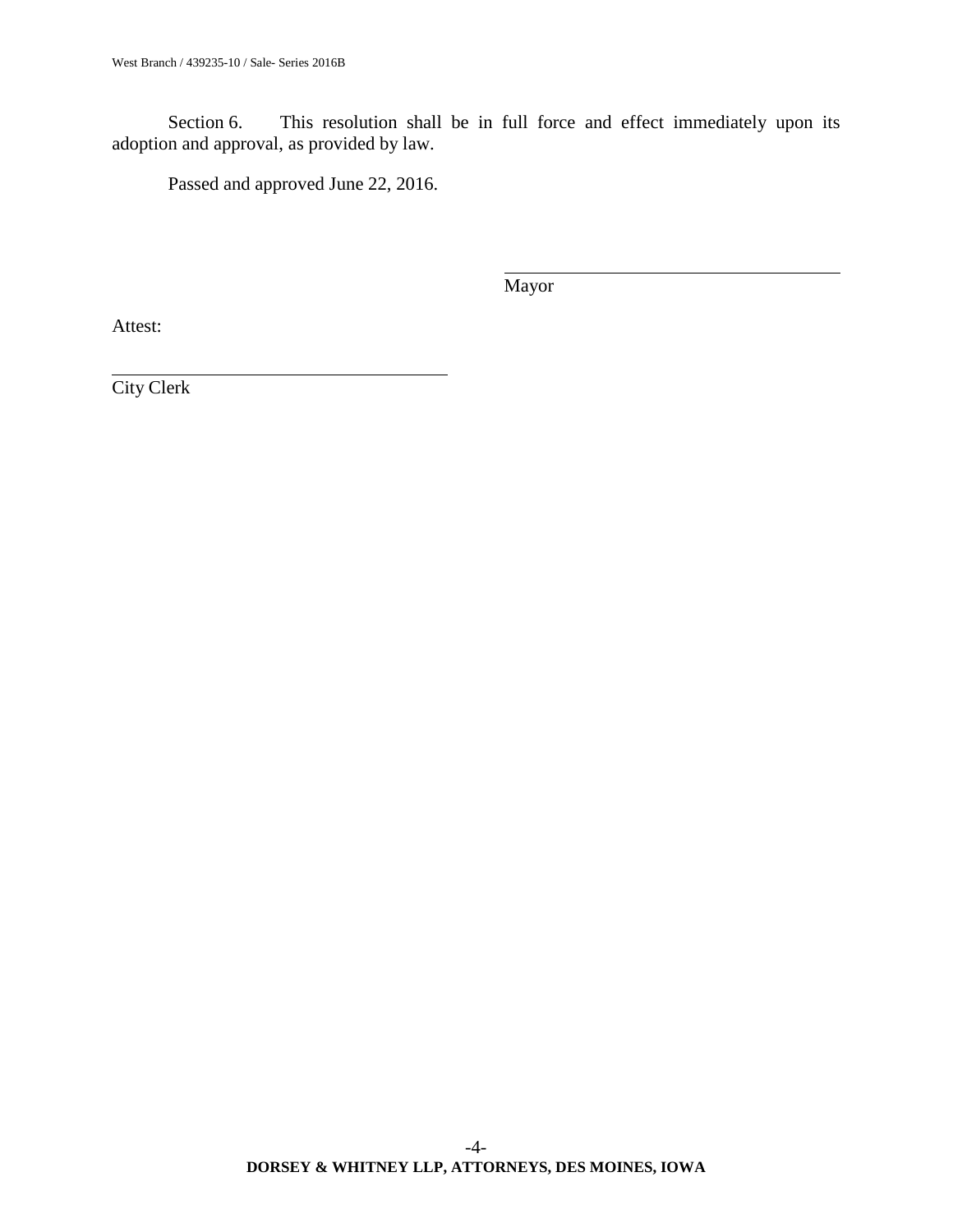• • • •

Upon motion and vote, the meeting was adjourned.

Mayor

Attest: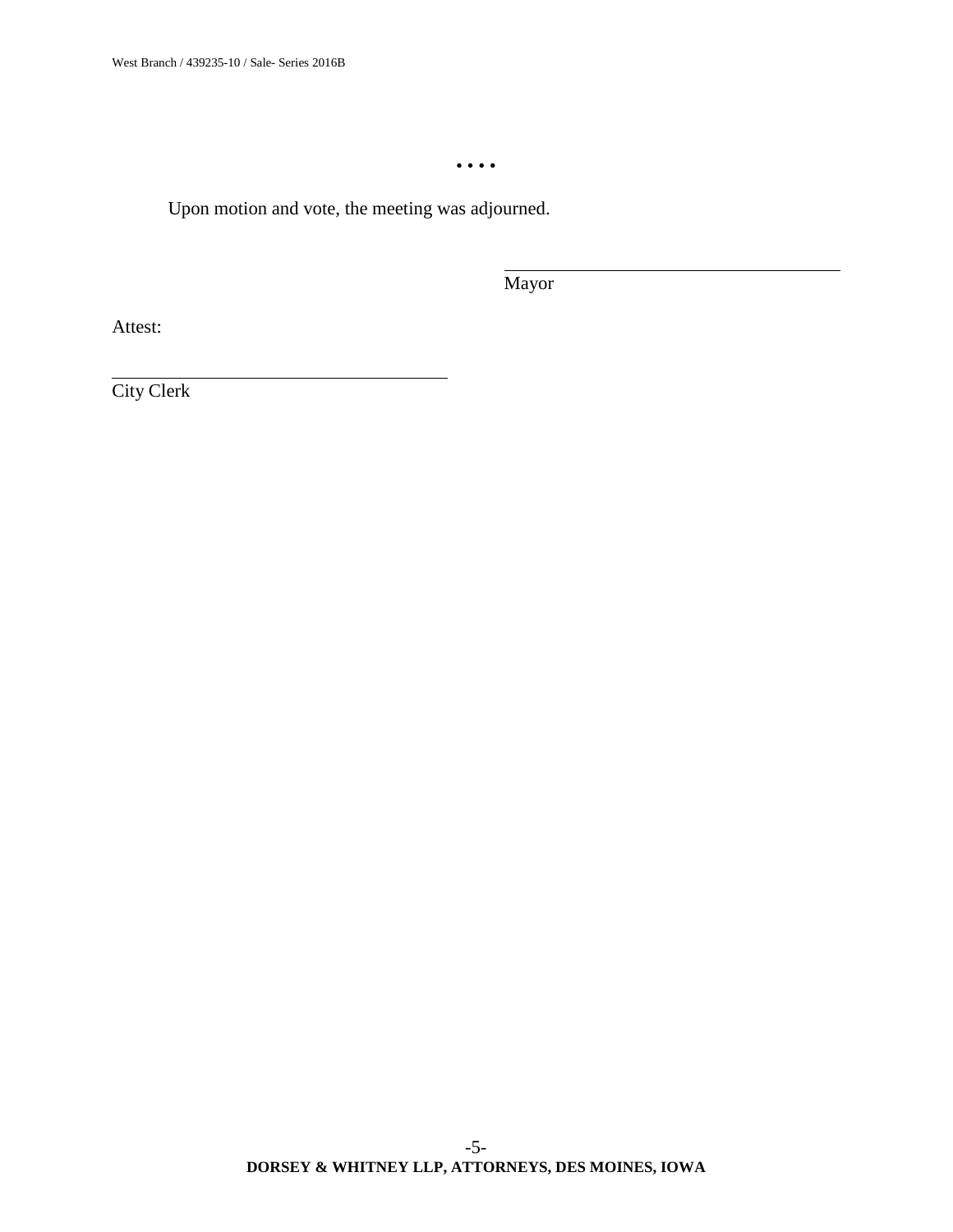## **ATTESTATION CERTIFICATE**:

## STATE OF IOWA COUNTIES OF CEDAR AND JOHNSON SS: CITY OF WEST BRANCH

I, the undersigned, City Clerk of the City of West Branch, do hereby certify that as such City Clerk I have in my possession or have access to the complete corporate records of the City and of its Council and officers and that I have carefully compared the transcript hereto attached with those corporate records and that the transcript hereto attached is a true, correct and complete copy of all the corporate records in relation to the sale of Taxable General Obligation Urban Renewal Bonds, Series 2016B of the City evidencing the City's obligation under a certain Loan Agreement and that the transcript hereto attached contains a true, correct and complete statement of all the measures adopted and proceedings, acts and things had, done and performed up to the present time with respect thereto.

WITNESS MY HAND this \_\_\_\_ day of \_\_\_\_\_\_\_\_\_, 2016.

City Clerk

**(Attach here a copy of the bid of the successful bidder.)**